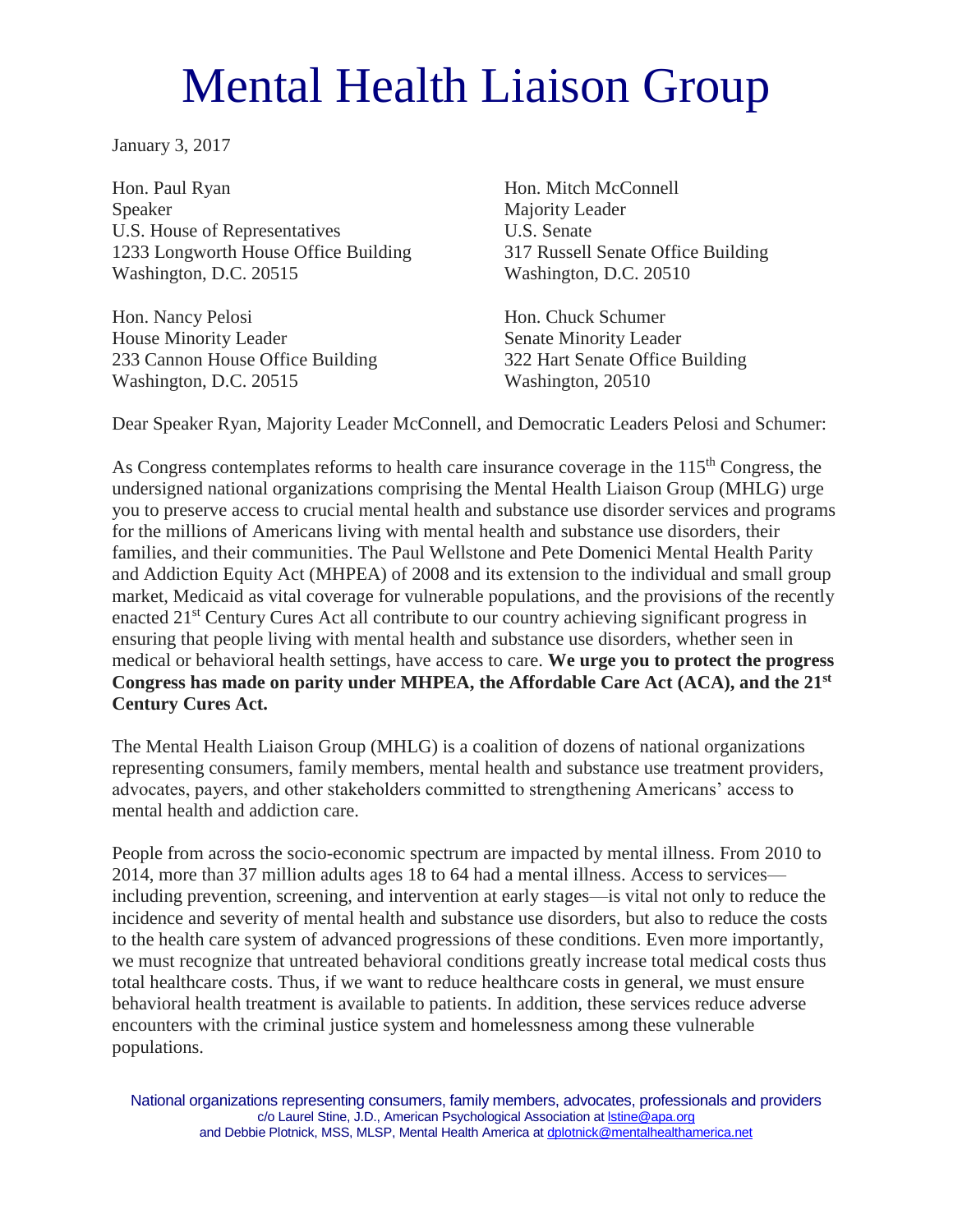It is therefore critical that all health insurance programs provide robust mental health and substance abuse services and patient safeguards. The ACA included important extensions of mental health parity that have increased access to necessary mental health and substance abuse services. **Parity and patient safeguards must be maintained and adequately enforced in any changes to the insurance market and Medicaid program.** 

It is also important to note that the onset of serious mental illness tends to occur in the mid- to late-teens—sometimes resulting in interruptions to education or career progression. The expansion of Medicaid coverage to low-income adults has been extremely beneficial in increasing access to mental health services for a population in critical need but not previously well-served. Low-income adults with serious mental illness are 30 percent more likely to receive treatment if they have Medicaid coverage. Disruption of the Medicaid expansion would cut off these newly served individuals from necessary services and significantly reduce the vital resources necessary to treat people with mental health and substance use disorders. Changes to the Medicaid expansion also should not be viewed in a vacuum. Disruption of the Medicaid expansion in an effort to reduce spending simply will increase other costs to states, including uncompensated healthcare costs and criminal justice expenses.

Further, although states receive federal block grants to fund mental health and substance use disorder services, Medicaid is the single largest payer of behavioral health services in the United States. The mental health block grant covers, on average, only about one percent of the costs of mental health services to states, and the substance use disorder block grant covers only about one-third of the cost of those services in the states. Medicaid offsets one-third of costs in both programs. **Any reduction in Medicaid funding or changes to the Medicaid Expansion would significantly impair access to needed behavioral health services.**

The MHLG applauds Congress for its recent work to integrate medical and behavioral health services, in recognition of the fact that treating the whole person reduces co-occurring medical conditions among individuals with behavioral health conditions and behavioral health conditions among individuals with chronic medical conditions—tragically, comorbidities that shorten lives by a decade or more. These efforts and other Congressional measures to ensure that people with mental health and substance use disorders get the help they need across the continuum of care are complemented and supported by the ACA and Medicaid. **The movement toward addressing the whole health of enrollees in an integrated manner should be retained in any changes to the health insurance market and Medicaid program.**

We look forward to working with each of you to ensure that gains achieved in access to mental health and substance use services, parity of those services with medical/surgical services, and the integration of behavioral health services with medical services are not lost in any new reforms advanced by Congress.

Sincerely,

American Art Therapy Association American Association of Child and Adolescent Psychiatry American Association on Health and Disability \* American Association for Marriage and Family Therapy American Dance Therapy Association American Foundation for Suicide Prevention